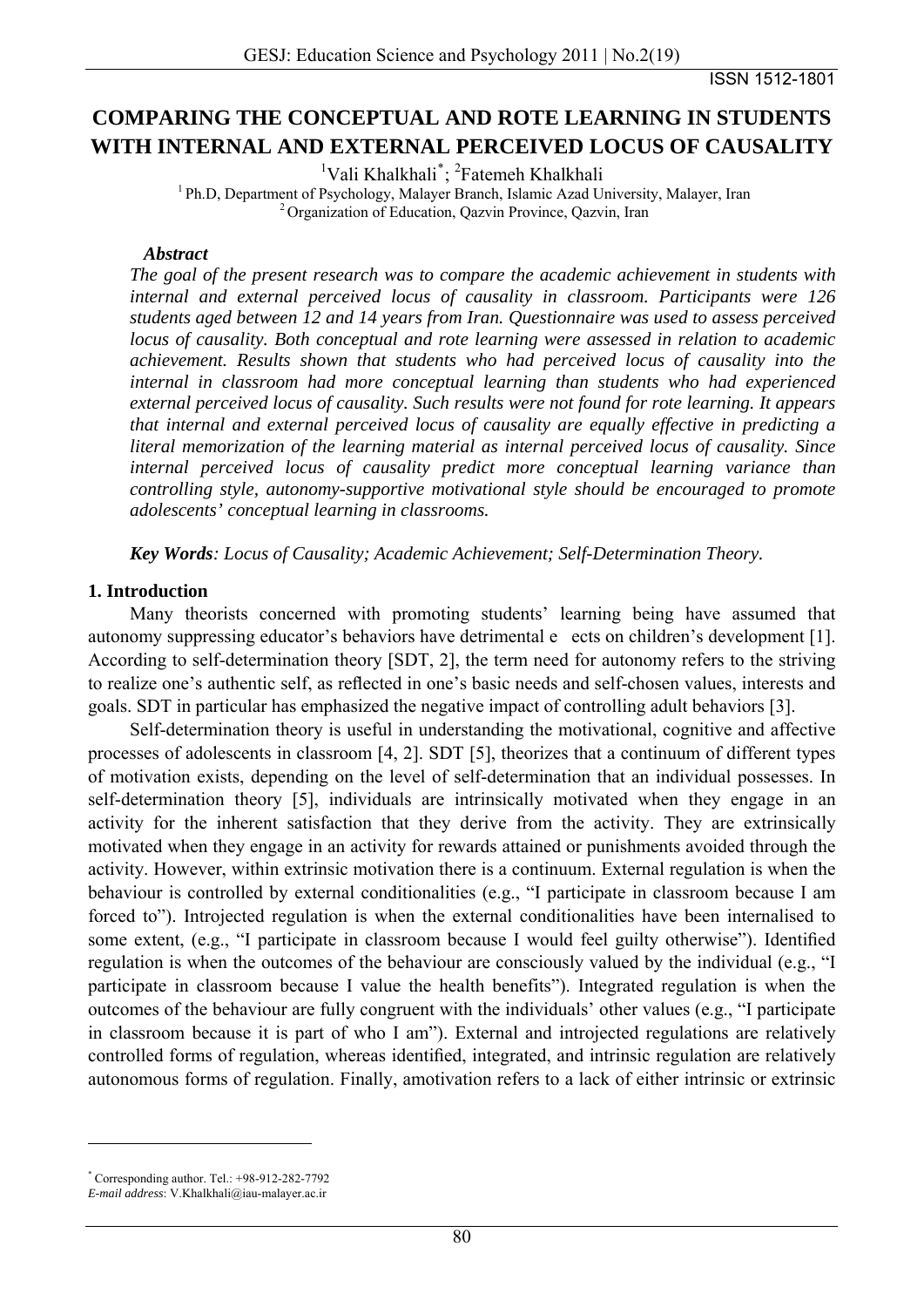motivation to partake in an activity. An amotivated individual perceives no worth while reasons for pursuing an activity and hence is completely lacking in self-determination.

According to the SDT [6], the transformation of external regulation into self-determined forms of regulation, as well as the stability of self-determined (intrinsic) motivation depends on three aspects [7]: The satisfaction of the basic, innate psychological needs for support of autonomy, support of competence, and social support. Autonomy refers to being the source of one's own behavior and achieving congruence between the activity and one's integrated sense of self. Competence refers to the need to have an effect on the environment and to achieve desired outcomes, and relatedness is the desire to feel connected to valued others [8]. The more these needs are satisfied, the greater the level of one's self-determination.

According to Ryan & Deci [2], people are more likely to be intrinsically motivated, that is, to do an activity simply for the enjoyment they derive from it, when they have a sense of volition and a feeling that the activity is concordant with one's integrated sense of self (autonomy/choice), when they can identify a link between their behavior and desired outcomes (competence) and when their behaviors are modeled or valued by significant others to whom these individuals feel related , such as a manager, a parent, a teacher or teammates (relatedness). activities which appear at first sight uninteresting (the person is therefore not intrinsically motivated) can be internalized into the autonomous self and finally even integrated, if the support of autonomy, competence and social relatedness is successful. Yet, the significance of the three basic needs for the explanation of action and experience can vary depending on the situation and the cultural context [5]. Intrapersonal and interpersonal contexts that support the satisfaction of these needs will promote a person's enjoyment of activities and the autonomous self-regulation of behaviors. According to this theory, Social contexts differ in the way communicate with peoples. Within SDT [9], these contexts are described as being controlling versus autonomy-supportive. The degree to which needs to autonomy, competence, and relatedness are satisfied by teachers influences on students' behavioral regulations that show the perceived loci of causality of individuals' behavioral goals and reflect qualitatively different reasons for the behavior chosen. Controlling environments produce an external locus of causality, thereby frustrating people's basic need for self-determination or autonomy, that is, their tendency to engage in a willing and volitional manner in an activity [10].

Studies among children have indicated that pressuring communication styles undermine persistence [11]. Such controlling environments produce an external locus of causality [12], thereby frustrating people's basic need for self-determination or autonomy, that is, their tendency to engage in a willing and volitional manner in an activity. A teacher's motivating style toward students can be conceptualized along a continuum that ranges from highly controlling to highly autonomysupportive [13]. In general, autonomy-supportive teachers facilitate, whereas controlling teachers interfere with the congruence between students' self-determined inner motives and their classroom activity. Autonomy-supportive teachers facilitate this congruence by identifying and nurturing students' needs, interests, and preferences and by creating classroom opportunities for students to have these internal motives guide their learning and activity. In contrast, relatively controlling teachers interfere with students' inner motives because they tend to make salient a teacherconstructed instructional agenda that defines what students should think, feel, and do. To shape students' adherence toward that agenda, controlling teachers offer extrinsic incentives and pressuring language that essentially bypass students' inner motives.

When students have autonomy supportive teachers [13, 14] or when students perceive their teachers to be relatively autonomy supportive [15, 16], they will have the motivational foundation they need to become highly engaged in school [17].

In this study, we assessed two different aspects of performance: conceptual and rote learning. In rote learning; literal memorization of factual information is sufficient. In contrast, Conceptual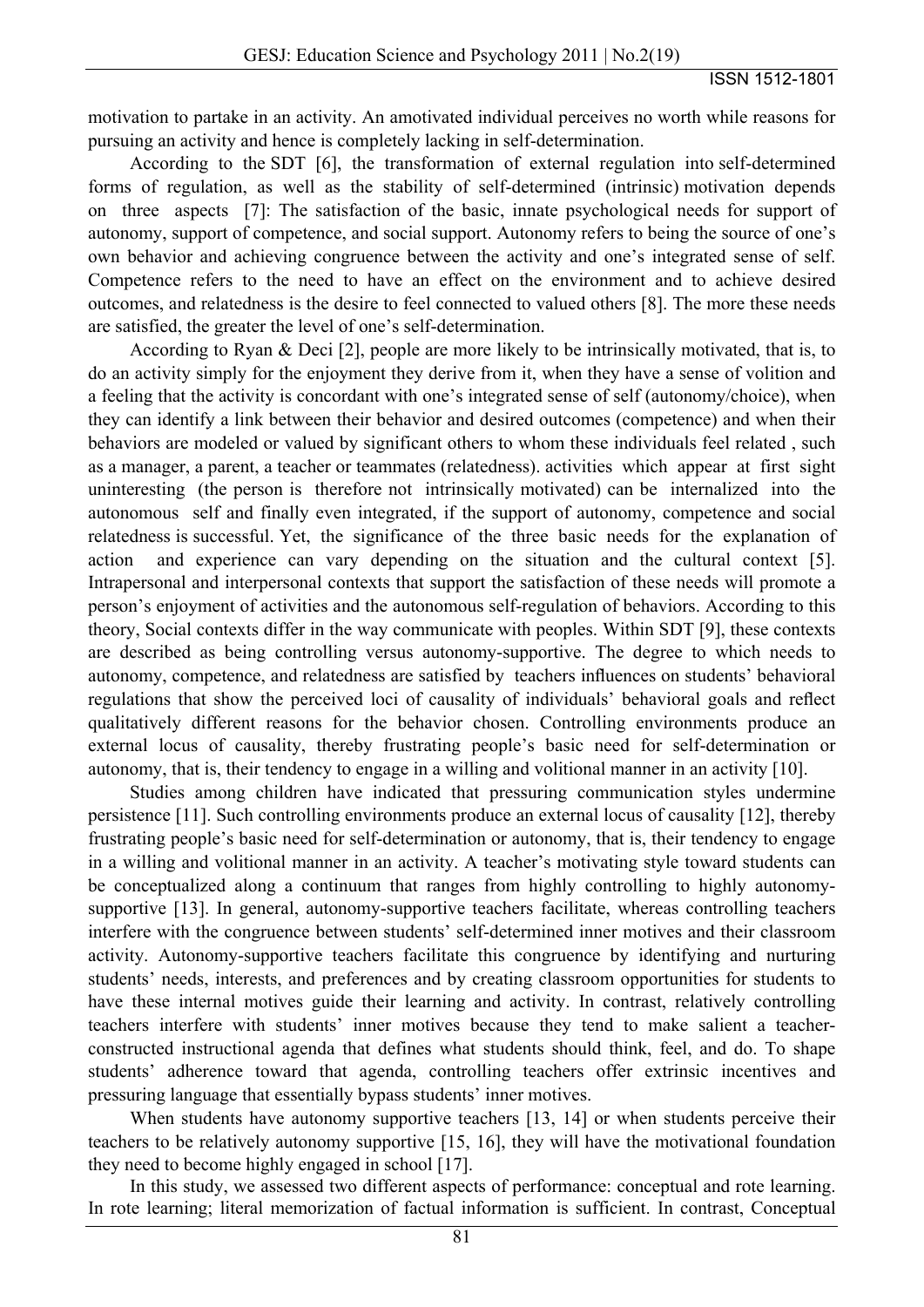learning requires deep and thoughtful processing of information and requires a more creative and integrative solution [18]. On the basis of SDT, we expected that controlling versus autonomysupportive context would have a debilitating impact on conceptual learning because it produces an external perceived locus of causality [12]. We did not anticipate such differences for rote learning. Controlling environments can have a motivational effect so that people might display some behavioral engagement in the learning. However, the learning behavior is likely to be less committed and more superficial because it is primarily undertaken to overcome or suppress the pressuring forces that prompted the learning.

## **2. Method**

#### *2.1. Participants*

The study sample contained 126 eighth and ninth grad male students (age:  $M = 13.141$ ,  $SD =$ 0.73).

#### *2.2. Measures*

*Perceived Locus of Causality scale.* Firstly, scale was translated into Persian and Cronbach's alpha coefficients were calculated to assess their internal reliability. Students' Perceived Locus of Causality was assessed using Goudas, and his colleagues' Perceived Locus of Causality scale [PLOC; 19]. The students in the present study responded to 14 items (four items for external regulation and introjected regulation and three items for identified regulation, intrinsic motivation) measured on scales ranging from 1 (strongly disagree) to 7 (strongly agree). The number of subscales in the particular scale can be combined to form a Relative Autonomy Index (RAI). To form the RAI, the external subscale is weighted -2, the introjected subscale is weighted -1, the identified subscale is weighted +1, and the intrinsic subscale is weighted +2. RAI = 2 X Intrinsic + Identified - Introjected - 2 X External. If RAI<0, perceived locus of causality will be extrinsic, and If RAI>0, perceived locus of causality will be intrinsic. The PLOC scale has been used in various studies and has been shown to have clear factor structure and high internal reliabilities with the exception of introjected regulation whose Cronbach's alpha coefficient is usually slightly below .70 [20, 21]. The reliability of this instrument (Cronbach's alpha) in this survey was .78.

*Academic acheivment.* Participants took a test (20 questions) directly following the reading of the text material. Half the questions of each test assessed rote learning, and the other half assessed conceptual learning; these different types of questions were presented in random order. As for the conceptual learning, participants were given a set of questions that addressed the core ideas that were discussed in the text. As for the rote learning, participants were asked to insert a single word that was missing from a sentence that was literally taken from the reading material. The test questions had been constructed by the teachers. Two independent and trained raters who were blind to the nature of the study evaluated the answers by indicating whether the answer was correct (1) or incorrect (0). Interrater reliability as assessed by Pearson correlation was .98.

#### *2.3. Procedure*

Permission for the study was obtained by teachers. First author attended in participants' regular classes and used standardized instructions. Subjects were assured about the confidentially of their answers. The questionnaire was administrated with the absence of teachers. After answering students' questions, the administrators asked the students to complete the questionnaire. Then, participants were asked to read during 25 min a sport text about track and field. The text was two pages. Finally, students took an achievement test about sport text, and thanked them for their participation.

#### **3. Results**

The data collected were analyzed in two parts. Firstly, descriptive statistics were computed. In addition, descriptive statistics were computed followed by t test for independent groups. Table 1 presents the means and standard deviations of subjects.

Table 1 presents the means and standard deviations of the four experimental conditions.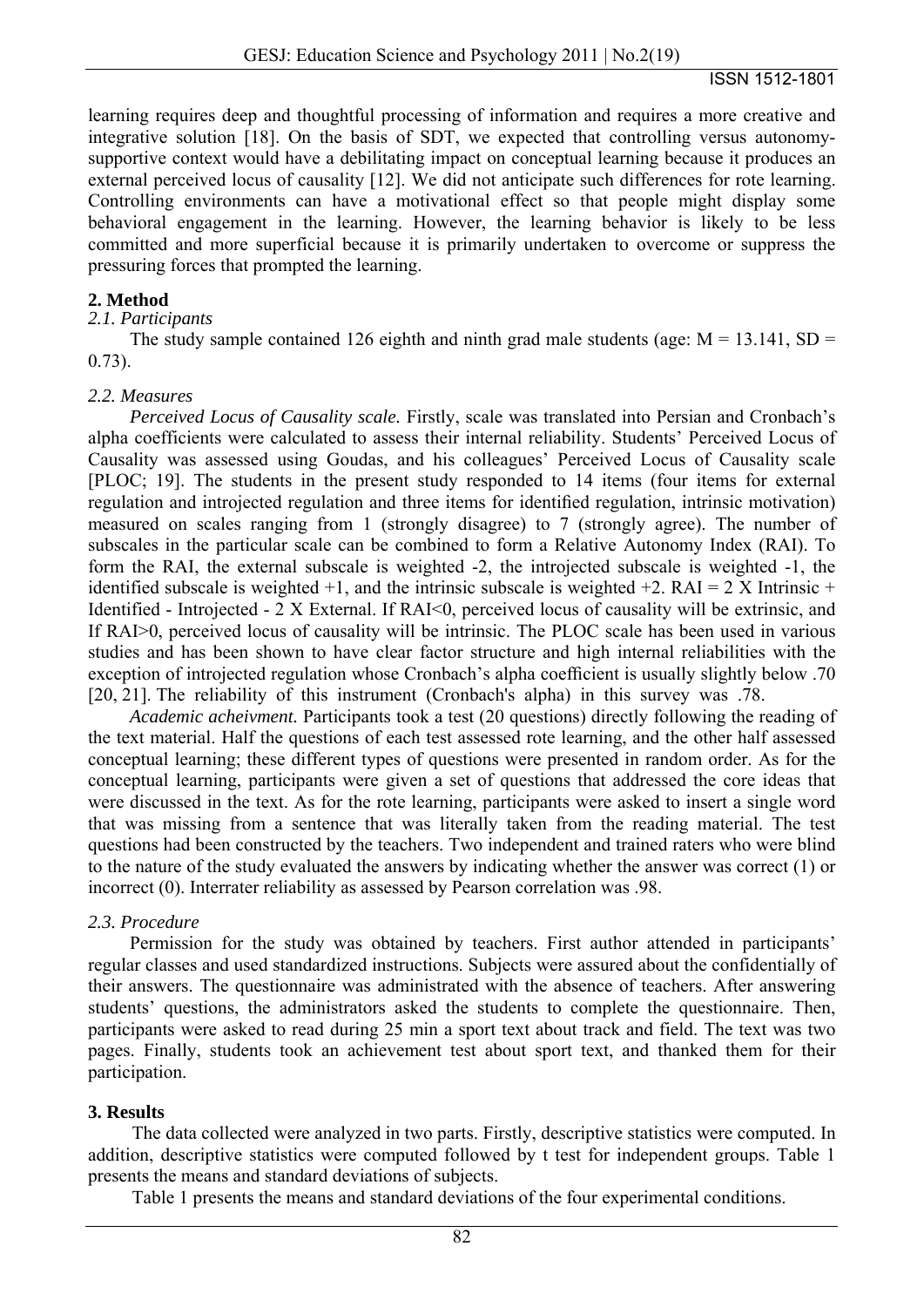|                     | (n:71)          |         | External locus of causality   Internal locus of causality<br>(n: 55) |         |  |
|---------------------|-----------------|---------|----------------------------------------------------------------------|---------|--|
| Rote learning       | <i>M</i> : 7.67 | S: 3.14 | M: 7.31                                                              | S: 3.08 |  |
| Conceptual learning | M: 3.12         | S: 112  | M: 5.27                                                              | S: 1.24 |  |

**Table 1.** The means and standard deviations of the four experimental conditions

T test for independent groups indicated that participants' degree of subjective vitality significantly differed across their perceived locus of causality (Table 2).

| Table 2. T test results for rote learning means |  |  |  |
|-------------------------------------------------|--|--|--|
|                                                 |  |  |  |

|                             |             | S $\vert$ t (observed) $\vert$ t (critical) $\vert$ df |      |                  |
|-----------------------------|-------------|--------------------------------------------------------|------|------------------|
| External locus of causality | $7.67$ 3.14 | 1.16                                                   | 1.67 | $124 \mid 0.010$ |
| Internal locus of causality | 3.08        |                                                        |      |                  |

T test (see table 2) indicated that there is no difference between rote learning means in tow groups.

**Table 3.** T test results for conceptual learning means

|                             |             |              | S   t (observed)   t (critical)   df |      |                  |
|-----------------------------|-------------|--------------|--------------------------------------|------|------------------|
| External locus of causality | $3.12$ 3.11 |              | 6.84                                 | 1.67 | $124 \mid 0.000$ |
| Internal locus of causality |             | $\vert$ 3.24 |                                      |      |                  |

T test (see table 3) indicated that participants' conceptual learning significantly differed across their perceived locus of causality.

#### **4. Discussion**

On the basis of SDT, we reasoned that conditions designed to foster an internal vs. external perceived locus of causality would result in greater conceptual learning, because it elicits selfdetermined regulation for performing an activity. Such effects were not expected for rote learning. Results supported the hypothesis. Results indicated that those with internally locus of causality shown more conceptual learning. Conceptual learning requires deep and thoughtful processing of information and requires a more creative and integrative solution, when students' perceived locus of control is extrinsic the learning is unlikely to be experienced as volitional but is rather undertaken in an attempt to suppress the internal or external pressures that caused the learning, participants are more likely to display a narrowly focused and more superficial engagement in the learning. However, there is no difference in rote learning, as controlling environments, can have a motivational effect so that people might display some behavioral engagement in the learning. These findings are consistent with Deci, Driver, Hotchkiss, Robbins, & Wilson [22], Grolnick & Ryan [15], and Vansteenkiste, M., and et al, [23].

On the basis of SDT, we reasoned that external perceived locus of causality would undermine conceptual learning by frustrating students' basic need for self-determination or autonomy, that is, their tendency to engage in a willing and volitional manner in an activity. Internal perceived locus of causality was found to promote students' conceptual learning because students regulate their participation in a more autonomous manner. Results indicate that instructors can considerably affect early adolescents' learning orientation, self-determined learning, and achievement. At the same time, the present results suggest that the environment can also block this learning process.

## **5. Conclusion**

The present research shows how students perceive locus of causality to regulate their activity participation. The findings suggest that linking early adolescents' learning to an intrinsic rather than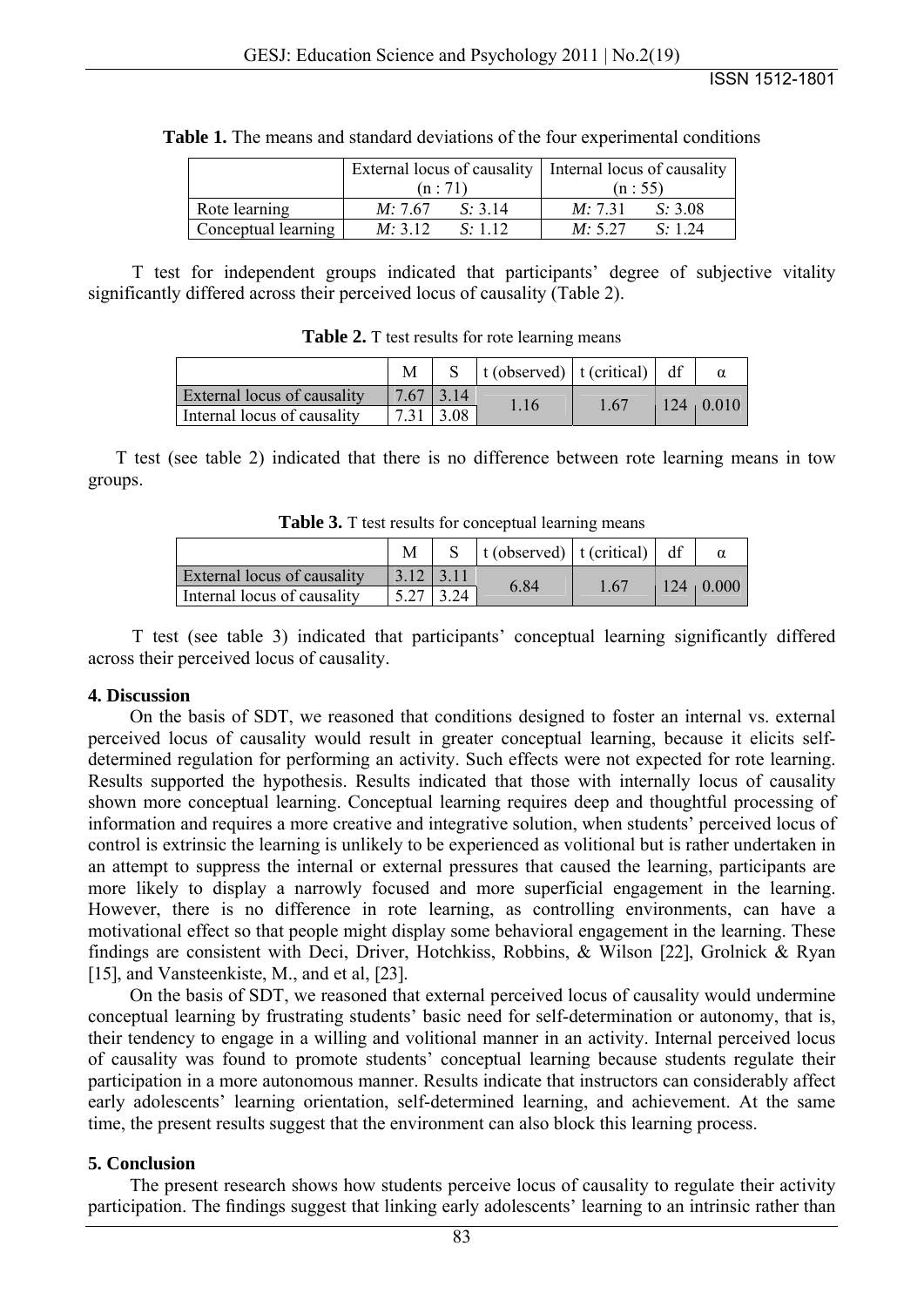an extrinsic locus of causality yields important benefits: It promotes a more integrative and conceptual processing of the learning material. Such results were not found for rote learning, however. It appears that, on average, extrinsic perceived locus of causality is equally effective in promoting a literal memorization of the learning material as intrinsic perceived locus of causality

From a practical point of view, if teachers are concern with students' conceptual learning, since perceived locus of causality could influences on learning quality, autonomy-supportive motivational style should be encouraged in classroom. Autonomy-supportive motivational style may be developed by providing appropriate expression of choice and support, promote class structures that are autonomy-supportive and curriculum that are interesting and relevant to the students.

# *Limitations and Future Research*

The current study is not without its limitations. First, it was not an experimental research; we could not manipulate variables. Second, we used a single measure of conceptual learning. Third, the role of perceived autonomy support from teachers tells only part of the picture in terms of the influences of innate psychological needs on pupils' motivation in learning. Hence, future research might make an experimental research. Moreover, Future studies can look at the influence of all the three innate psychological needs and/or perceived autonomy support from parents and/or peers as well.

# **References**

- 1. Maehr, M. L., & Midgley, C. (1996). *Transforming school cultures*. Boulder, CO: Westview.
- 2. Ryan, R. M., & Deci, E. L. (2000). *Self-determination theory and the facilitation of intrinsic motivation, social development, and well-being*. American Psychologist, 55, 54–56.
- 3. Grolnick, W. S., Deci, E. L., & Ryan, R. M. (1997). *Internalization within the family: the self-determination theory perspective*. In J. E. Grusec, & L. Kuczynski (Eds.), Parenting and children's internalization of values (pp. 18. de Charms, R. (1968). *Personal Causation: The Internal Affective Determinants of Behavior*. New York, NY: Academic Press.
- 4. Deci, E. L., & Ryan, R. M. (1985). *Intrinsic motivation and self-determination in human behavior* (2nd ed.). New York: Plenum Press.
- 5. Deci, E. L., & Ryan, R. M. (2000). *The ''what'' and ''why'' of goal pursuits: human needs and the self- determination of behavior.* Psychological Inquiry, 11, 227–268.
- 6. Deci, E. L., & Ryan, R. M. (2002). *Handbook of self-determination research*. In E. L. Deci, & R. M. Ryan (Eds.), *Overview of self-determination theory: An organismic dialectical perspective* (pp. 3–33). Rochester, NY: The University of Rochester Press.
- 7. Black, A. E., & Deci, E. L. (2000). The *effects of instructors' autonomy support and students' autonomous motivation on learning organic chemistry: A self-determination theory perspective.*  Science Education, 84, 740 – 756.
- 8. Ryan, R. M., & Deci, E. L. (2001). To be happy or to be self-fulfilled: A review of research on hedonic and eudemonic weel-being. In S. Fiske (ED.), Annual Review of psychological (vole.52, PP.141-166). Palo Annual Reviews, Ice.
- 9. Ryan, R. M., & Deci, E. L. (2000b). *Self-determination theory and the facilitation of intrinsic motivation, social development and well-being.* American Psychologist*,* 55, 68–78.
- 10. Chatzisarantis, N. L. D., Hagger, M. S., Biddle, S. J. H., Smith, B., & Wang, J. C. K. (2003). *A meta-analysis of perceived locus of causality in exercise, sport, and physical education contexts.* Journal of Sport and Exercise Psychology, 25, 284–306.
- 11. Deci, E. L., Vallerand, R. J., Pelletier, L. G., & Ryan, R. M. (1991). *Motivation in education: The self-determination perspective*. Educational Psychologist, 26,325– 346.